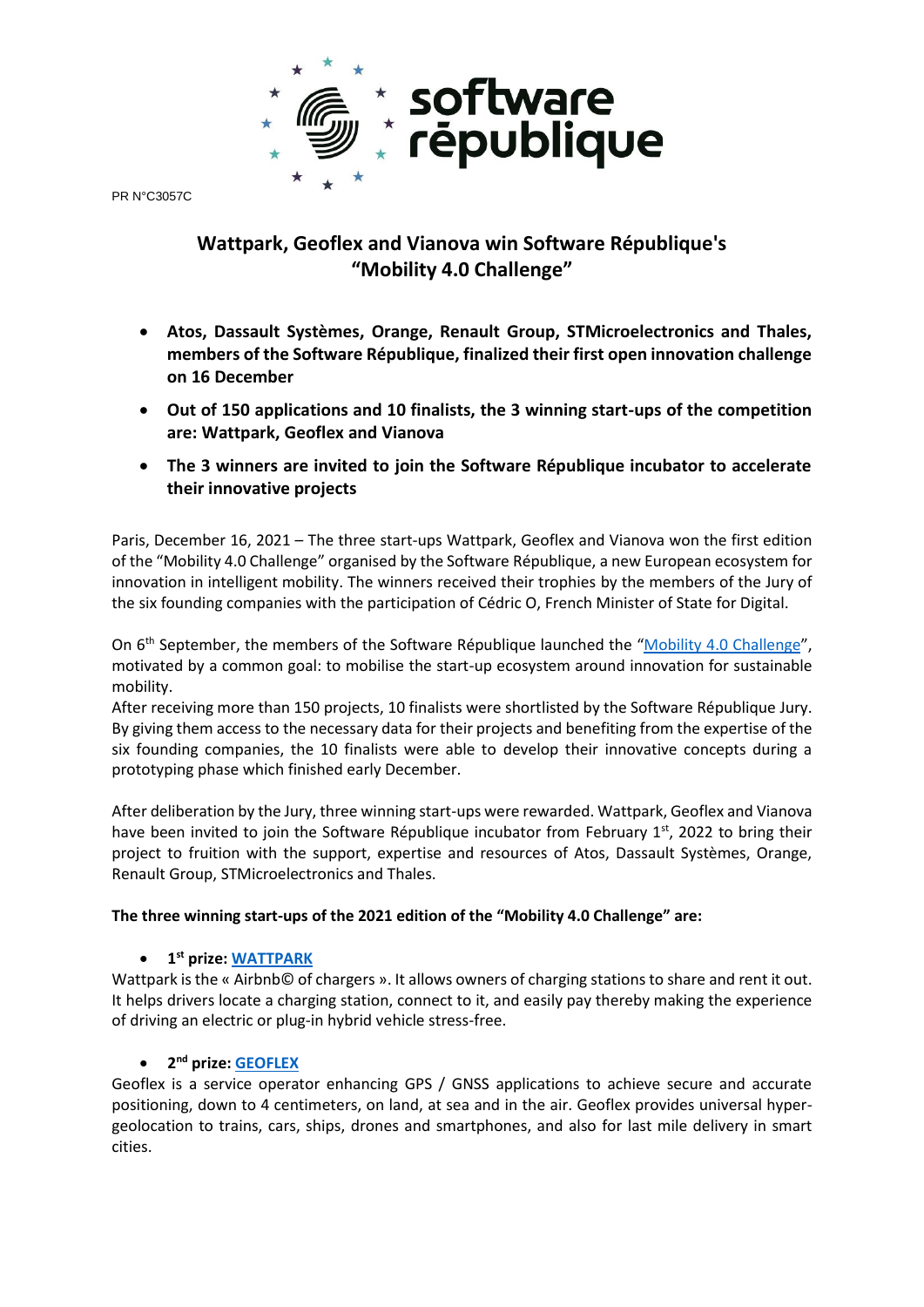### • **3 rd prize: [VIANOVA](https://www.youtube.com/watch?v=v3I4WAiK3RY)**

Vianova proposes to build a road safety algorithm that could benefit both cities and motorists to identify and be informed in real time of dangerous incidents on the roads or high accident risks in certain areas.

The members of the Jury also nominated three special mentions: [Parcoor,](https://www.youtube.com/watch?v=Gm4Wtzok-Gg) [Pasqal](https://www.youtube.com/watch?v=q7v3KPrlLkk) and [Search Mobility.](https://www.youtube.com/watch?v=BL74Cm-VelA)

The jury is composed of representatives from the six members of the Software République:

- Sophie Proust, EVP Group Chief Technology Officer, Atos Group

- Laurence Montanari, VP Transportation & Mobility Industry, Dassault Systèmes

- Frédéric Vacher, Head of Innovation 3DEXPERIENCE Lab, Dassault Systèmes

- Jean-Marc Lafond, IoT portfolio Director, Orange Innovation

- Luc Julia, Chief Scientific Director, Renault Group

- Sophie Schmidtlin, VP Research & Advanced Engineering

- Frédérique Le Grevès, Executive Vice President, France Public Affairs, STMicroelectronics & President

and CEO, STMicroelectronics France

- Stéphane Royer, Group Chief Data Officer, Thales

For further information about the Mobility 4.0 Challenge: [https://www.challenge-software](https://www.challenge-software-republique.com/)[republique.com/](https://www.challenge-software-republique.com/) and related videos on [Software République's](https://www.youtube.com/channel/UCUZ_XrqkMhmk-9NPwFGK_aQ) YouTube channel.

#### *Press Contacts*

**Atos:** [Laura Fau](mailto:Laura%20Fau) - [laura.fau@atos.net](mailto:laura.fau@atos.net) – Tel. +33 673 64 04 18

**Dassault Systèmes:** [Arnaud Malherbe](mailto:Arnaud%20Malherbe) - [arnaud.malherbe@3ds.com](mailto:arnaud.malherbe@3ds.com) – Tel. +33 687 56 24 61

**Orange**: Tom Wright - [tom.wright@orange.com](mailto:tom.wright@orange.com) – Tel. +33 678 91 35 11

**Renault Group:** [Amélie Le Gall](mailto:Amélie%20Le%20Gall) - [amelie.le-gall@renault.com](mailto:amelie.le-gall@renault.com) – Tel. +33 601 92 12 26

**STMicroelectronics:** [Ronan Mulvaney](mailto:ronan.mulvaney@st.com) – [ronan.mulvaney@st.com](mailto:ronan.mulvaney@st.com) – Tel. + 33 764 50 58 37

**Thales:** [Vanessa Viala](mailto:Vanessa%20Viala) - [vanessa.viala@thalesgroup.com](mailto:vanessa.viala@thalesgroup.com) – Tel. +33 607 34 00 34

#### **About Atos**

Atos is a global leader in digital transformation with 107,000 employees and annual revenue of over € 11 billion. European number one in cybersecurity, cloud and high-performance computing, the Group provides tailored end-to-end solutions for all industries in 71 countries. A pioneer in decarbonization services and products, Atos is committed to a secure and decarbonized digital for its clients. Atos is a SE (Societas Europaea), listed on Euronext Paris and included in the CAC 40 ESG and Next 20 Paris Stock indexes.

The purpose of Atos is to help design the future of the information space. Its expertise and services support the development of knowledge, education and research in a multicultural approach and contribute to the development of scientific and technological excellence. Across the world, the Group enables its customers and employees, and members of societies at large to live, work and develop sustainably, in a safe and secure information space. [www.atos.net](http://www.atos.net/)

#### **About Dassault Systèmes**

Dassault Systèmes, the 3DEXPERIENCE Company, is a catalyst for human progress. We provide business and people with collaborative 3D virtual environments to imagine sustainable innovations. By creating virtual twin experience of the real world with our 3DEXPERIENCE platform and applications, our customers push the boundaries of innovation, learning and production. Dassault Systèmes brings value to more than 290,000 customers of all sizes, in all industries, in more than 140 countries. For more information, visit www.3ds.com

#### **About Orange**

Orange is one of the world's leading telecommunications operators with sales of 42.3 billion euros in 2020 and 139,000 employees worldwide at 30 June 2021, including 80,000 employees in France. The Group has a total customer base of 263 million customers worldwide at 30 June 2021, including 218 million mobile customers and 22 million fixed broadband